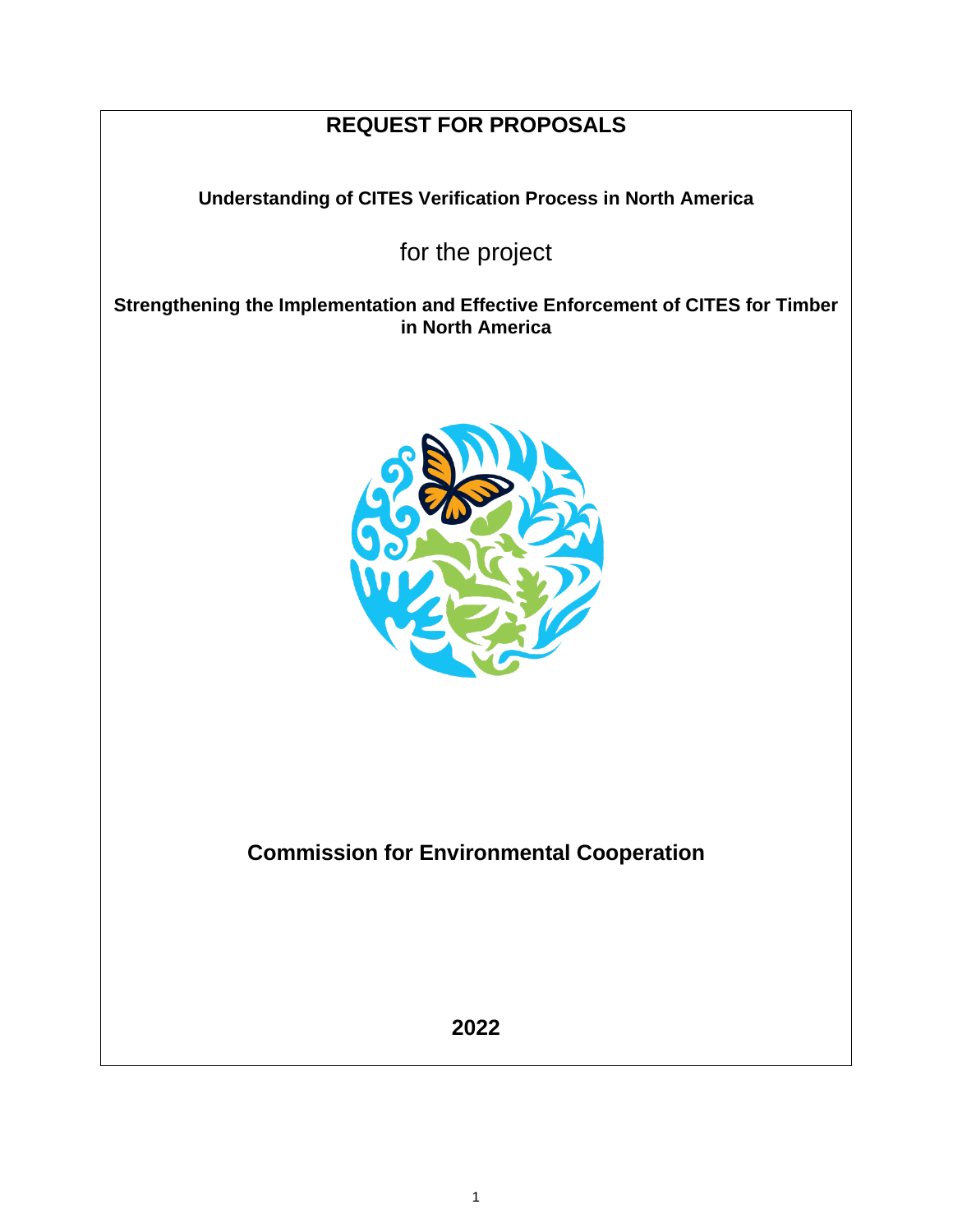# **I. Overview**

The Commission for Environmental Cooperation (CEC) is requesting proposals from prospective consultants related to Activity 1 of the CEC project "Strengthening the Implementation and Effective Enforcement of CITES for Timber in North America." This activity is intended to share information on, and assess similarities and differences between national legislation, regulations, and processes for implementation of CITES by enforcement officers, with particular reference to laws and regulations specifically related to what information needs to be verified for traded wood products and the process for that verification. Specifically, the consultant would be expected to: a) conduct phone, online or in-person surveys and organize online meetings with knowledgeable staff to assess the barriers faced by enforcement officers for the implementation of CITES timber species, and b) develop a report of the findings including recommendations to improve enforcement officers' ability to determine if a timber import is at high risk of being illegal.

The Commission for Environmental Cooperation (CEC) was established in 1994 by the governments of Canada, the United Mexican States (Mexico), and the United States of America (United States) through the North American Agreement on Environmental Cooperation, a side agreement concluded in connection with the North American Free Trade Agreement (NAFTA). As of 2020, the CEC operates in accordance with the Environmental Cooperation Agreement, which entered into force at the same time as the new trade agreement known as CUSMA, T-MEC and USMCA in each of these three countries, respectively. The CEC brings together a wide range of stakeholders, including the general public, Indigenous people, youth, nongovernmental organizations, academia, and the business sector, to seek solutions to protect North America's shared environment while supporting sustainable development for the benefit of present and future generations. Find out more at: *[www.cec.org.](http://www.cec.org/)*

The CEC's Council, its governing body, approved the project "Strengthening the Implementation and Effective Enforcement of CITES for Timber in North America" as part of the 2021 Operational Plan, with the purpose of developing information on CITES enforcement relevant to the trinational North American context, enhancing the capacity of enforcement officials to identify CITES timber species reaching the North American borders, exploring methods and systems for tracking timber species in trade, and supporting scientific assessment of a new CITES source code (related to timber species). For a complete description of the project, including tasks and related budget, please visit the CEC website at: <Strengthening the Implementation and [Enforcement of CITES for Timber \(cec.org\)>](http://www.cec.org/strengthening-the-implementation-and-effective-enforcement-of-cites-for-timber-in-north-america/). The detailed project description is available o[n](http://www.cec.org/files/documents/operational_plans/operational-plan_2021.pdf) [Appendix I](http://www.cec.org/files/documents/operational_plans/operational-plan_2021.pdf) of the 2021 Operational Plan.

# **II. Terms of Reference**

# **A. Overview and Scope**

CITES provides crucial mechanisms to ensure that international trade in wild animals and plants is carried out in a controlled manner that does not threaten the survival of species. CITES Appendix II covers species that are not necessarily threatened with extinction, but for which trade must still be controlled in order to avoid the possibility that they become endangered. Appendix II also includes so-called "look-alike species," whose specimens closely resemble species listed for conservation but that may not carry the same trade restriction, making it easier for them to be exported/imported.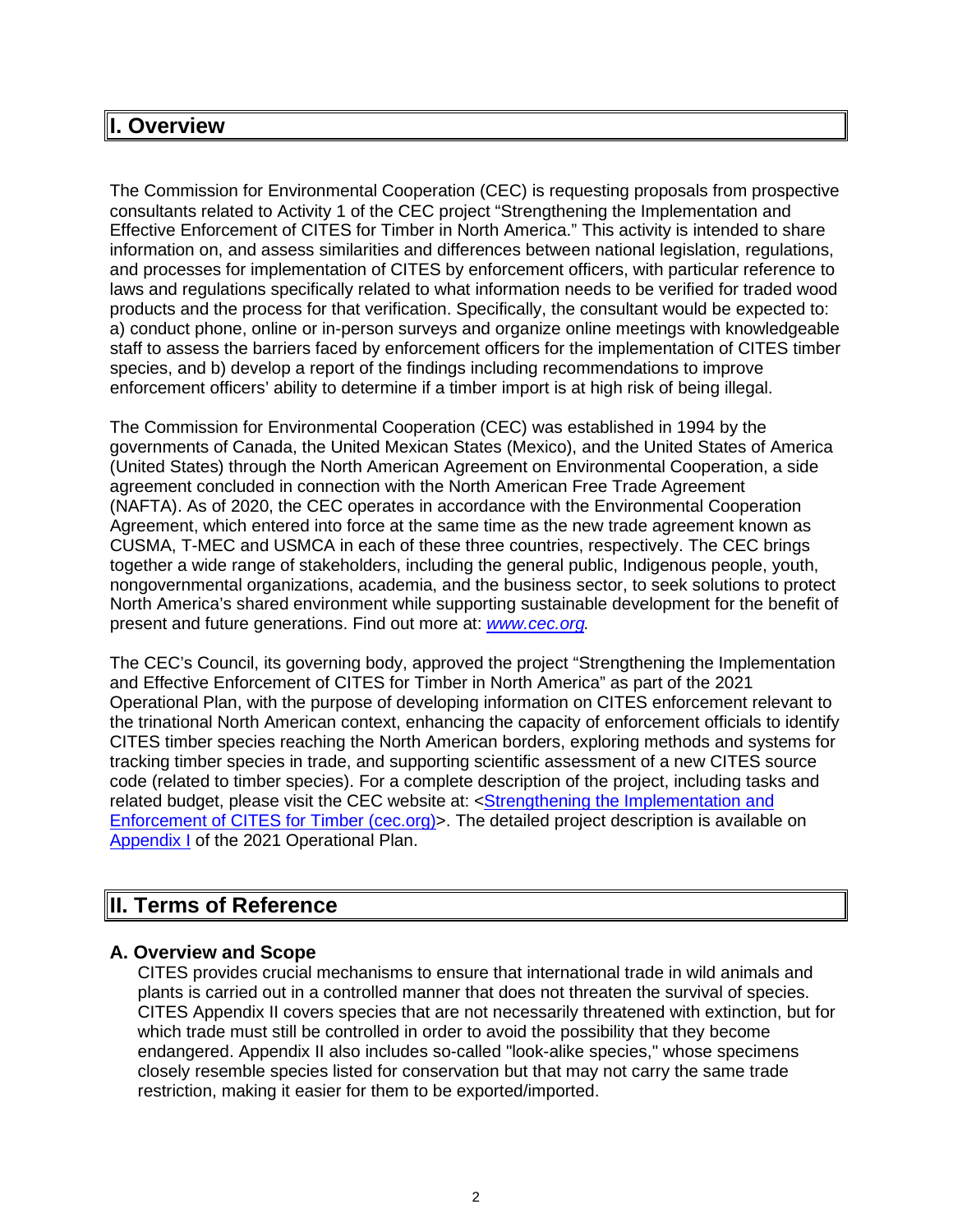The aim of the CEC project, "Strengthening the Implementation and Effective Enforcement of CITES for Timber in North America," is to develop information on CITES enforcement relevant to the trinational North American context, enhance the capacity of enforcement officials to identify CITES timber species reaching the North American borders, explore methods and systems for tracking timber species in trade, and support scientific assessment of a new CITES source code (related to timber species).

This Request for Proposals refers specifically to Activity 1 of the project, which will share information and assess similarities and differences between national legislation, regulations, and processes for implementation of CITES by enforcement officers, with particular reference to laws and regulations specifically related to what information needs to be verified for traded wood products and the process for that verification.

The selected consultant will perform Activity 1 by conducting a survey and organizing online meetings to assess barriers (legal, regulatory, logistical, etc.) faced by enforcement officers in the implementation of CITES provisions with respect to timber species. In order to better understand commonalities and/or differences between CITES implementation in North America, the consultant will compare and contrast relevant such national legislation, regulations, and processes relevant to CITES implementation by enforcement officers in Canada, Mexico and the United States, with particular reference to the information that must be verified for traded wood products and the process for that verification. Finally, the consultant will be responsible for developing a trinational report containing the findings. The results in this report will provide valuable input for other activities of the CEC project, including the design of training curricula for enforcement officers.

# **B. Description of Services**

The consultant shall coordinate with the CEC's designated contacts to accomplish the following:

- A. In coordination with the designated Steering Committee (SC) of the project and with CEC staff, the consultant will prepare questions, including those enumerated below and others deemed necessary to fulfill the objective of activity 1 (mentioned above), and conduct surveys by phone, online or in person, with knowledgeable staff (selected in coordination with the SC):
	- 1. Does your country have laws / regulations that protect CITES listed timber?
		- If YES, do the laws / regulations specifically list the protected taxa by using the scientific binomial (e.g., *Dalbergia retusa*) or a common name?
	- 2. Does your country have laws / regulations that require verification of commonly traded non-CITES timber?
		- If YES, do the laws / regulations specifically list the protected taxa by using the scientific binomial (e.g., *Bursera graveolens*) or a common name (e.g., Palo santo)?
	- 3. Who verifies that the imported timber is the same species as declared in the manifest? Customs agents? Specialists?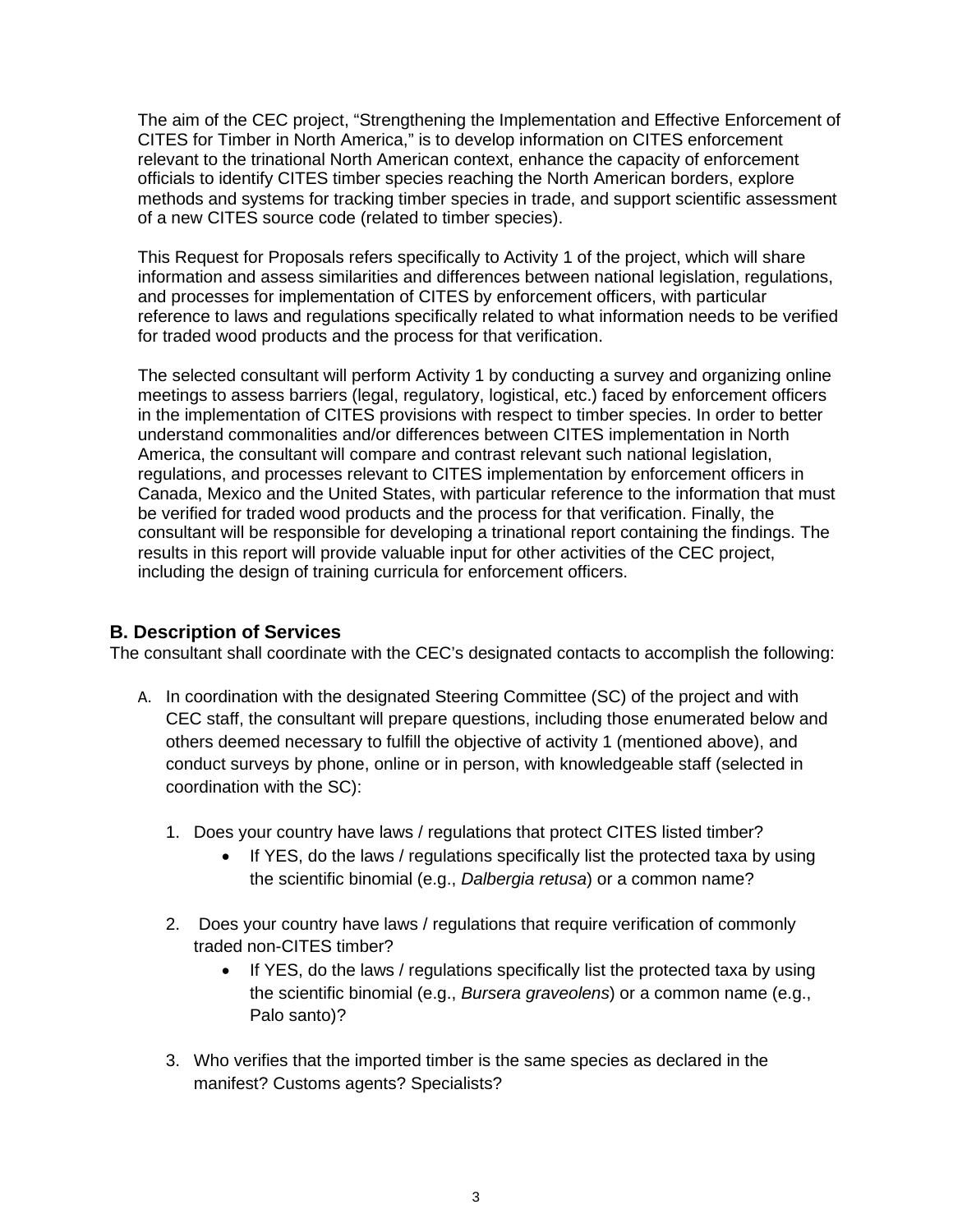- 4. Is the verification of taxa done onsite or remotely?
	- If onsite, by whom?
	- If remotely, by whom?
- 5. Is there an official report issued after taxa verification?
	- If YES, can the report be introduced in court for legal proceedings?
- 6. In your country, are there legal statutes regarding admissibility of science-based verification of taxa?
- 7. In your country, are there legal statutes stipulating who can testify as an expert witness in the identification of timber specimens?
- B. In addition to the survey above, organize any online meeting(s) needed to procure and exchange all information necessary to compile domestic legislation for implementing CITES in the three countries, including contacting identified experts and following suggestions of the CEC–CITES project Steering Committee.
- C. Based on the findings of the above activities, draft a report that includes a detailed analysis of the response from each country related to the application of CITES, where differences, similarities and areas of opportunity are identified. The report should include a list of protected taxa using the scientific binomial and the common name.

The report should also include a table (or matrix) that lists the barriers encountered by all three countries.

- D. The report should include a summary of the findings of the meetings held to exchange and compile all necessary information on the domestic legislation in the three countries (from point B above).
- E. Include an analysis of documentation (shipping manifests and declarations) as well as the scientific verification procedures where similarities, differences and areas of opportunity are identified in the regulations of the three nations.
- F. Make preliminary recommendations for the project's Activity 2, [1](#page-3-0) based on the activities above.

# **Deliverables**

1. A progress report that contains the summary of discussions held with identified experts

<span id="page-3-0"></span><sup>&</sup>lt;sup>1</sup> Activity 2 of the project stipulates the provision of training, information on novel tools, and risk assessment, to enforcement officers in order to improve their ability to determine if a timber import is at high risk of being illegal. For more information, consult[: http://www.cec.org/files/documents/operational\\_plans/operational-plan\\_2021\\_appendix](http://www.cec.org/files/documents/operational_plans/operational-plan_2021_appendix-i.pdf)[i.pdf](http://www.cec.org/files/documents/operational_plans/operational-plan_2021_appendix-i.pdf)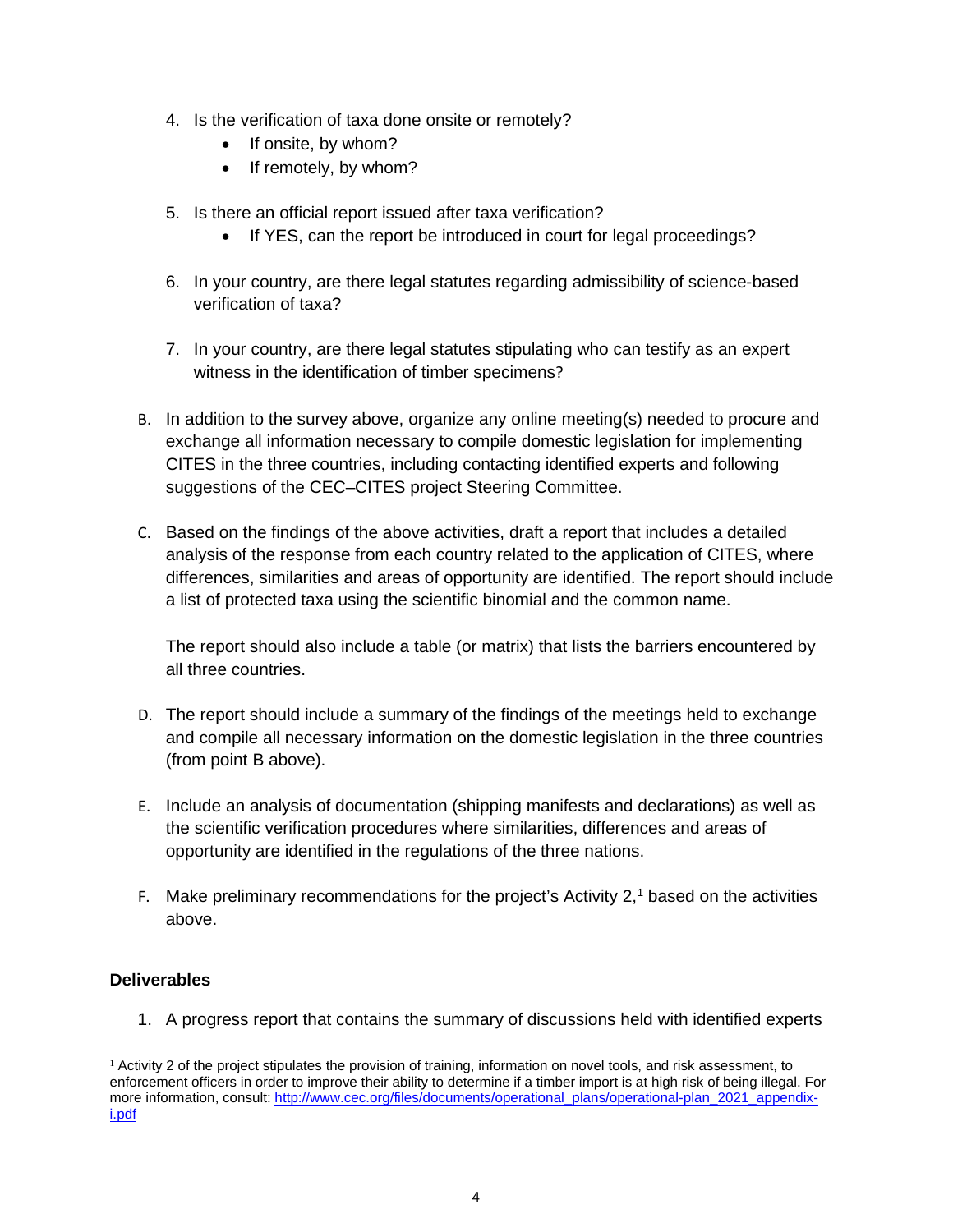by the CEC–CITES project Steering Committee (see Description of Services, point B).

- 2. A draft report (suggested length of 30 pages), summarizing the findings of the issues mentioned above, with a detailed justification of the methodology used.
- 3. A final report, considering the input from the Steering Committee and the CEC staff.

Project activities will take place according to the timetable below. This schedule is approximate, and subject to change.

| <b>Activity</b>                                                      | <b>Activity</b>                                                                                                                                                                                                                                        | Deliverable(s)                                                |                                    |
|----------------------------------------------------------------------|--------------------------------------------------------------------------------------------------------------------------------------------------------------------------------------------------------------------------------------------------------|---------------------------------------------------------------|------------------------------------|
|                                                                      | <b>Description</b>                                                                                                                                                                                                                                     |                                                               | Date(s)                            |
| Initial call with<br><b>CEC</b>                                      | Review report outline, discuss sources of Revised outline and final<br>data and information, develop draft work work plan<br>plan                                                                                                                      |                                                               | Start of<br>contract (May<br>2022) |
| Survey proposal                                                      | Present the set of questions that will be<br>used to assess the barriers encountered<br>by CITES enforcement officers in North<br>America.                                                                                                             | Document including set of<br>questions                        | End of May<br>2022                 |
| Progress report                                                      | Report progress, including a summary of Document reporting<br>discussions held with identified experts<br>by the CEC-CITES project Steering<br>Committee<br>Discuss comments with CEC<br>Revise text (tracked changes), checking<br>as needed with CEC | progress                                                      | End of June<br>2022                |
| <b>Revision of first</b><br>draft final report                       | Draft report (suggested length of 30<br>pages), summarizing the findings with a<br>detailed justification of the methodology<br>used.<br>Discuss comments with CEC<br>Revise text (tracked changes), checking<br>as needed with CEC                    | First draft of the final<br>report                            | Mid-July 2022                      |
| Final report review<br>and editing (in<br>collaboration with<br>CEC) | Final review for errors, inconsistences,<br>and lack of clarity                                                                                                                                                                                        | Final Report ready for<br>editing, layout, and<br>translation | End of July<br>2022                |

# **C. Periodic Reporting Requirements**

Throughout the project, the consultant will work in close collaboration with the CEC, the project's Steering Committee, and experts to gather information to support delivery of the work. The consultant may consult directly with government officials and other experts, as needed.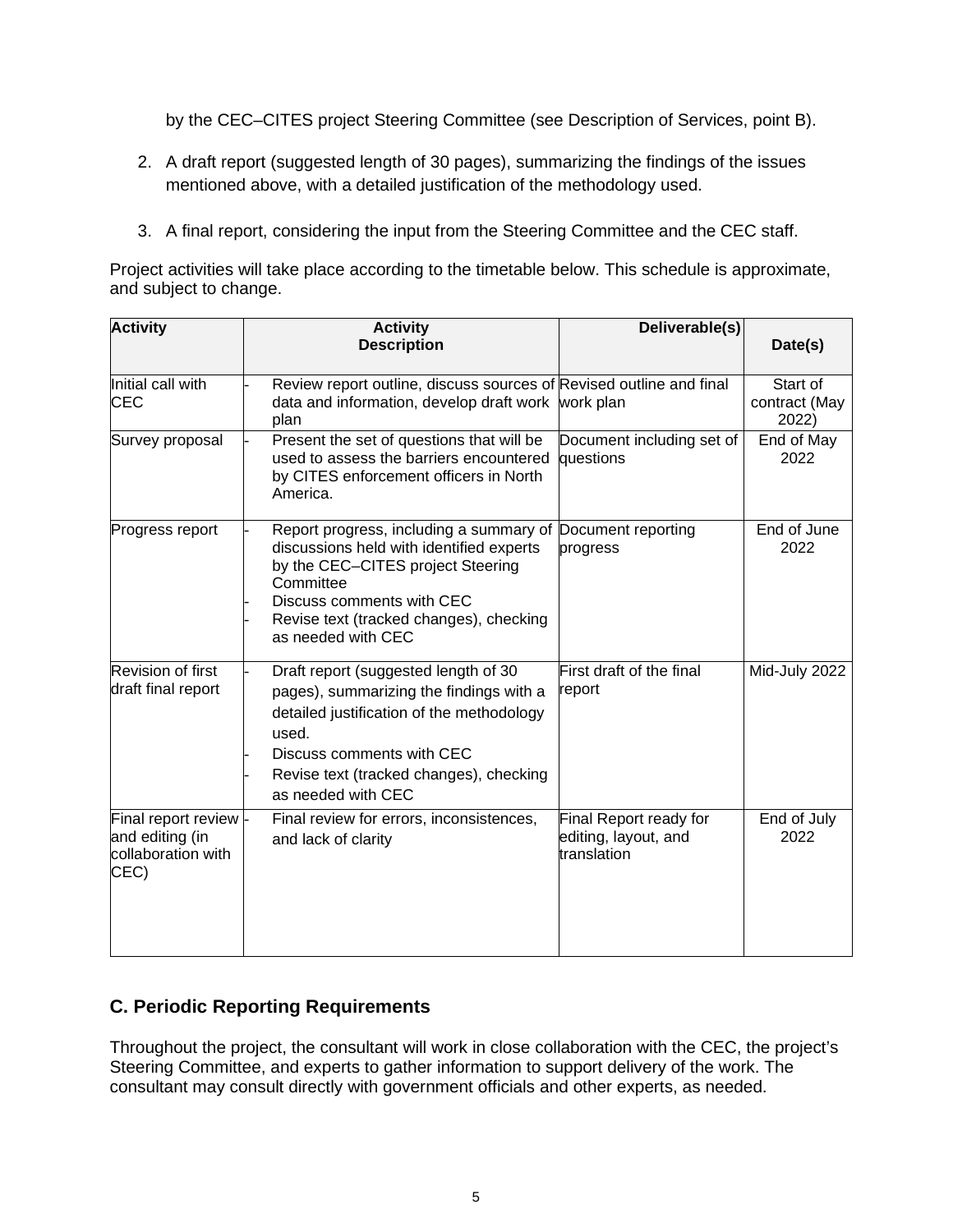However, the consultant shall report only to, and receive direction only from, the CEC designated staff.

The CEC Secretariat will forward draft deliverables to the project's Steering Committee and other experts, for their review and comment. The CEC Secretariat will arrange teleconferences with the consultant, the CEC designated staff, and other experts on an as-needed basis. The goal of these meetings will be to present the products and assess progress on the project.

The consultant will prepare short monthly status reports that summarize the following:

- progress in previous month;
- current status;
- anticipated progress in upcoming month;
- potential problems, with description of and reasons for any delays; and
- actions that should be taken by the CEC Secretariat to facilitate the project.

These reports are to be sent to the CEC designated staff by e-mail.

The consultant will work in his or her own offices.

#### **D. Quality of Deliverables**

The consultant is responsible for providing deliverables of **publishable quality** (i.e., copy-edited prior to submission) in English and, when applicable, for the technical editing of the materials. The consultant will submit to the CEC Secretariat all written material (including complete drafts and final reports) in Microsoft Word, following the format of the CEC's *Report Template* and adhering to the precepts of the *[Guidelines for CEC Documents and Information Products](http://www.cec.org/wp-content/uploads/guidelines-for-cec-documents.pdf)*, as supplemented by the CEC's English *[Style Guide](http://www.cec.org/wp-content/uploads/18873_style-guide.pdf)*. Supporting documents for tables, figures and maps will be submitted with the report in their original file format (e.g., Excel or ArcGIS). Note that all amounts shall be presented in metric units. The CEC Secretariat will be responsible, for translation into Spanish and French of this report, and if applicable, for printing, publication and distribution of products from this activity.

Upon delivery by the consultant of a final version of the report or other written materials under the project, the CEC reserves the right to a 15-business day period to review the document(s), notify the consultant of any potential issues or errors, and return the document(s) to the consultant for appropriate corrections, at no extra cost. In all cases, contract payments will be withheld if products submitted to the CEC fail to fulfill the quality and formatting requirements specified above. In the event that the consultant neglects to make the required corrections or if, following corrections, a deliverable remains unsatisfactory, the document shall be edited or revised by a third party designated by the Secretariat, the cost of which shall be deducted from the consultant's fees at a rate of C\$60 per hour.

#### **E. Plagiarism**

Plagiarism is the act of conveying someone else's original expression or creative ideas as one's own and can be a violation of copyright law. Neither intentional nor unintentional plagiarism is acceptable to the CEC. The consultant must follow good scholarly methodology in preparing reports and deliverables under the contract, including systematic referencing in footnotes or insentence references, for any secondary sources, quotations, data, etc., that do not originate with the author. Sources for tables and figures reproduced from other literature must be given in a "Source" attribution immediately below the table or figure. Failure to properly reference the source of such borrowed material constitutes plagiarism and will be considered a breach of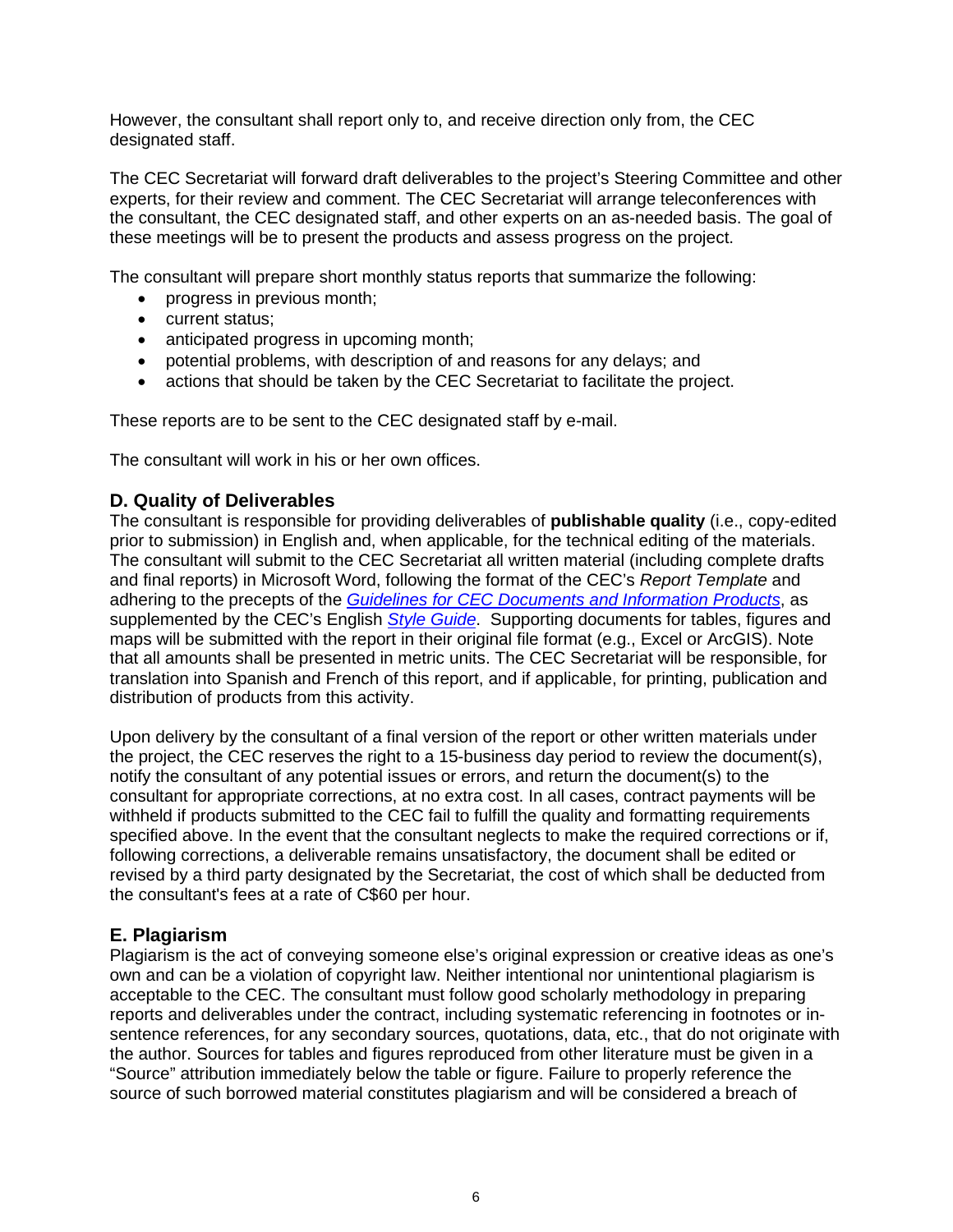contract. For further information, see [Guidelines for CEC Documents and Information Products.](http://www.cec.org/wp-content/uploads/guidelines-for-cec-documents.pdf) In addition, for every written deliverable submitted, the Consultant must use iThenticate software, or an equivalent software approved by the Commission, to validate the written product in question and must forward the plagiarism review results to the CEC at the time of document submission. Contract payments will be retained if products do not fulfil these requirements.

# **III. Requirements and Proposal Evaluation**

# **A. Mandatory Requirements**

*To be eligible for further consideration, all consultants must fulfill the following basic requirements.*

#### **1. In-country Ability**

The consultant, as well as all their personnel and subconsultants, must reside and be authorized to work legally in Canada, Mexico or the United States of America. If travel is required, the consultant must possess valid documentation to travel within these countries and comply with sanitary regulations and restrictions in the three countries.

#### **2. Key Personnel**

For the purposes of this RFP, the term "consultant" may refer to either a group or company or a single individual.

If a proposal is submitted by a consortium of individuals or institutions, a "lead" consultant should be designated to take responsibility for ensuring overall coordination, the coherence of activity outputs, and the integration of information and ideas.

# **3. Qualifications Required**

The consultant must possess competence and experience in:

- Possess law enforcement or regulatory experience and/or knowledge.
- Have experience in creating and summarizing complex reports.
- General understanding and/or experience in Customs systems is preferable.
- Knowledge in project management and leadership of teams in international cooperation.
- Knowledge of international legal timber trade and of the timber species commonly traded.
- Knowledge about the activities along the value chain of timber products.
- Knowledge about the application of CITES, specifically to timber products.
- Must have a minimum of five years of applicable experience. Excellent skills to communicate and produce technical and executive written reports in both English and Spanish, proficiency in French is desirable.

# **4. Proposal Submission**

It is the intention of the CEC Secretariat to include the **Terms of Reference** (**Section II** of this document) in the contract negotiated with the successful applicant. Therefore, prospective consultants should refer to these for more detailed information on the project and the services to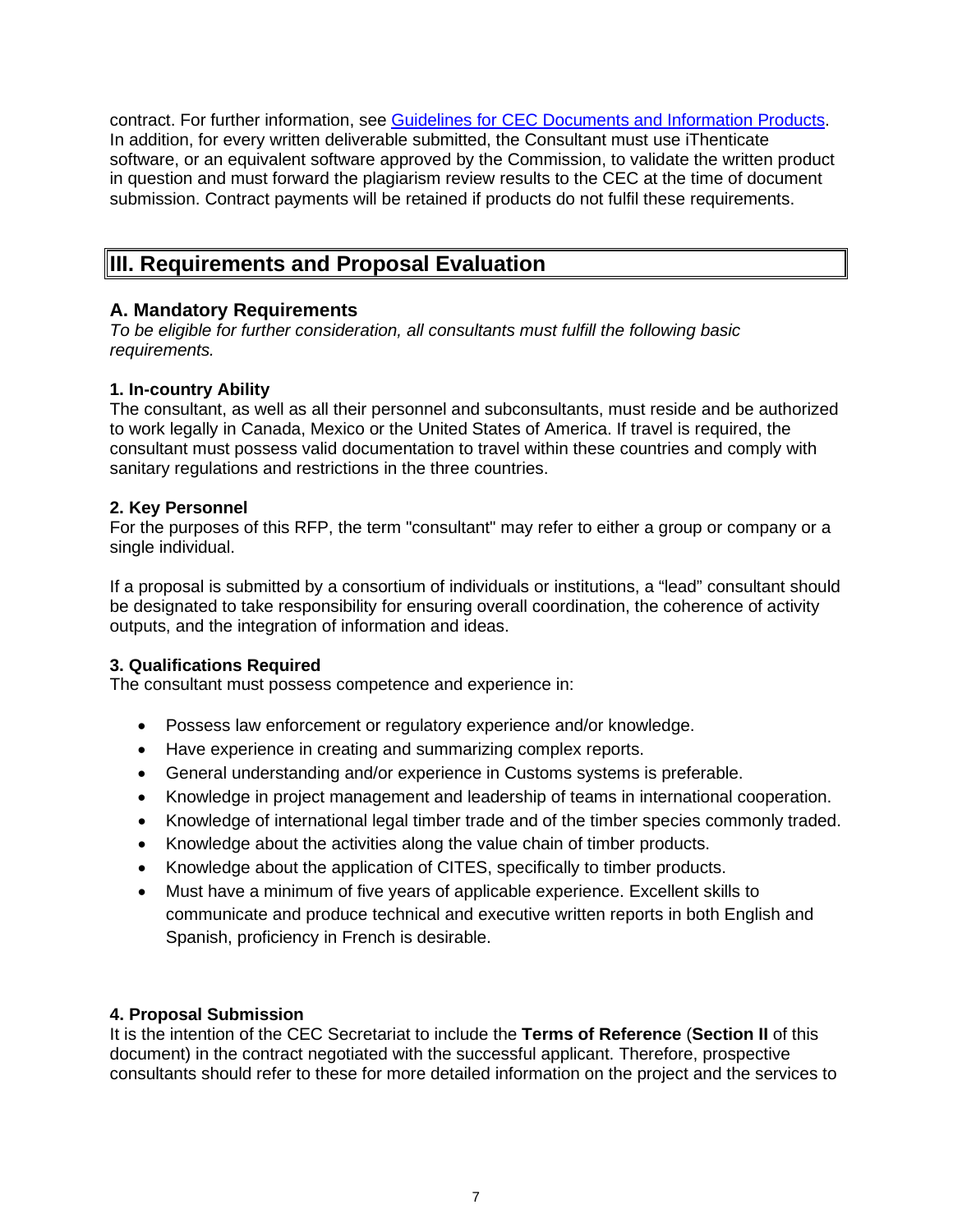be provided. Prospective consultants are requested not to reiterate the Terms of Reference in their submissions, but are invited to suggest modifications to enhance the proposal.

Proposals must include the following:

- A brief statement of interest and intent. This statement should be based upon and serve to demonstrate the consultant's experience and subject knowledge. The statement should address desired results; guidelines (parameters within which results are to be accomplished); resources (human, financial, technical, or organizational support available to help accomplish the results); and other aspects deemed applicable by the consultant. The purpose of this statement is to demonstrate not only the consultant's general and specific familiarity with the subject area, but also to highlight writing skills;
- A general work plan for carrying out this project;
- Proposed methodology;
- Suggested modifications to the Terms of Reference, if applicable, and the reasons for such modifications;
- Resumes of the key personnel involved in the project;
- Detailed cost breakdown, including number of person/days of key and other personnel, direct and indirect costs, travel costs and applicable taxes;
- Description of relevant experience and any other relevant information;
- Two samples of previous work;
- Two letters of recommendation from previous assignments; and
- List of no less than three references

# **B. Other Information to be Provided**

Potential consultants are encouraged to submit any additional information that they believe will assist the CEC Secretariat in the evaluation of their proposal. However, the proposal should not exceed six 6 pages, exclusive of applicant resumes, samples of previous work or corporate brochures.

# **C. Type of Contract to be Used for These Services**

The CEC Secretariat intends to use its milestone-based contract for these services. A sample is available upon request. If the contract is negotiated with a consortium, the CEC will offer the consultants the option to have separate contracts between each consultant and the CEC.

All work within the contract must be completed by [August 1, 2022].

# **D. Selection Procedure**

The consultant deemed best qualified will be selected on the basis of a competitive process, in accordance with sections 2.5-2.7 of the *[CEC Consultant Services Procurement Manual](http://www.cec.org/files/documents/opportunities/18890_consultant_services_procurement_manual.pdf)*[.](http://www.cec.org/files/documents/opportunities/18890_consultant_services_procurement_manual.pdf)

Proposals that the CEC Secretariat determines to be complete will be evaluated according to the procedure described below. Prospective consultants who submit proposals determined by the CEC Secretariat to be incomplete will be so notified in writing.

Each complete proposal that is submitted will be evaluated by the CEC Secretariat according to the following criteria, with a point rating assigned for each: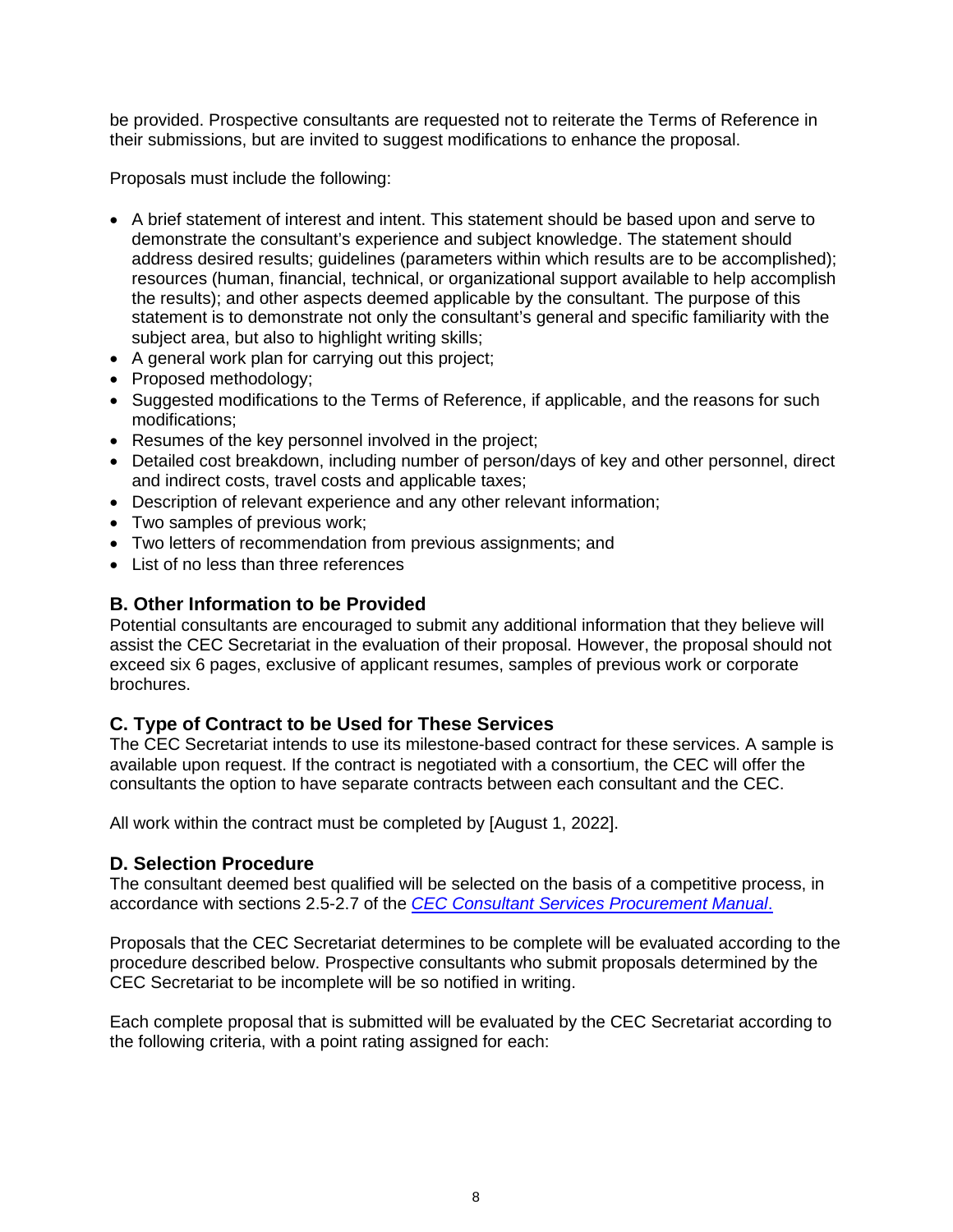| <b>Evaluation Criteria</b>                                                     | <b>Maximum Point</b><br>Rating |
|--------------------------------------------------------------------------------|--------------------------------|
| Understanding of project requirements, adequacy of work plan                   | 20                             |
| Suitability of the proposed approach                                           | 20                             |
| Consultant's experience and qualifications and competency of key personnel     | 40                             |
| Consultant's ability to analytically approach the subject, and writing ability | 10                             |
| Adequacy of budget                                                             | 10                             |
|                                                                                | <i>Total</i> 100               |

A minimum score of 80 will be required for the prospective consultant's proposal to be eligible for further consideration. Cost efficiency will be taken into account in the evaluation.

Proposals in response to this request will be evaluated by the CEC designated staff and technical reviewers, who will form an Evaluation Committee. Each member of the Evaluation Committee will receive a copy of the proposals and will be asked to rate each proposal using the evaluation criteria and its maximum point ratings given above.

The CEC designated staff will arrange for a conference call/meeting among the members of the Evaluation Committee to discuss the ratings, arrive at final scores, and, subsequently, a ranking of all proposals. The strengths and weaknesses of each proposal, in terms of the evaluation criteria, will be noted and summarized. Once the selection has been made, each prospective consultant will be provided with their score—if requested—along with their comparative ranking. However, neither the evaluations nor the scores of other bidders will be provided.

#### **E. Estimated Level of Resources Required**

The budget for this activity should not exceed C\$40,000 (forty thousand Canadian dollars), including professional fees and expenses. Reimbursable expenses are detailed in the CEC standard contract, available upon request; in addition, the cost of using iThenticate software to detect plagiarism (US\$50) should also be considered.

For universities and nongovernmental organizations, note that the CEC accepts that overhead be charged for administration and other indirect costs up to 15% of the total value of the contract.

If the proposal were presented by a consultant established in Mexico, the applicable valueadded tax will be 0%, in accordance with Article 29, section IV, paragraph a) of Mexico's VAT Act, as these are technical services that were engaged from abroad.

If a currency other than Canadian dollars is used, the consultant should indicate the total cost of the professional services in Canadian dollars as well as the currency of choice, for comparison purposes.

#### **F. Basis of Payment Required**

The consultant will be paid according to the table on deliverables and milestones in the "Description of Services" section above. Payment shall be made only for *bona fide* consultant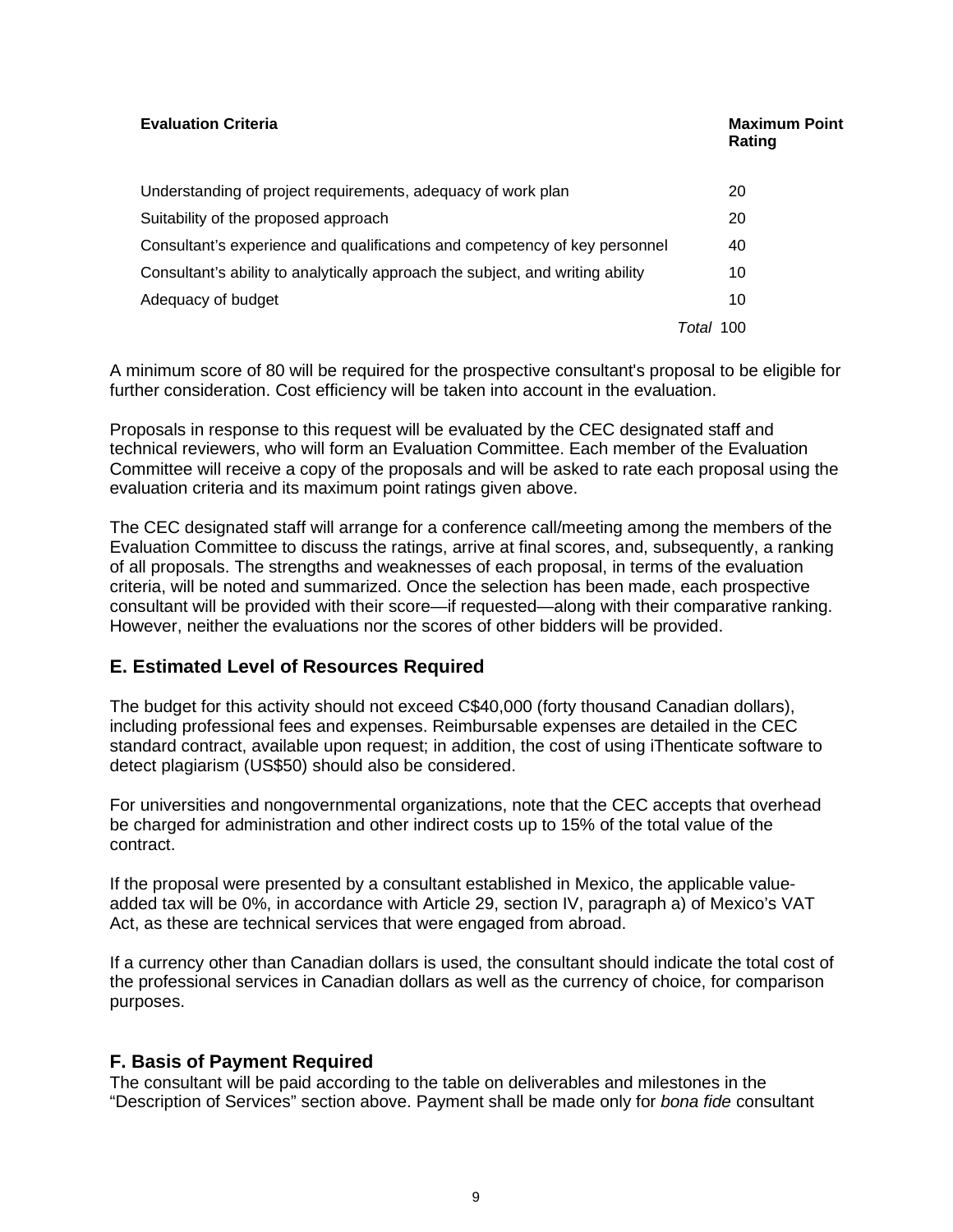fees and legitimate expenses incurred in accordance with the contract for professional services, and only upon receipt and documented acceptance by the Secretariat of statement(s) of account/invoice(s) from the consultant. Settlement of invoices that are acceptable for payment will normally be made 30 days from the date of receipt by the Commission.

#### **G. Financial and Other Confidential Information**

For this proposal, the CEC Secretariat will not require the submission of any confidential information nor will the CEC Secretariat require information regarding insurance, bonding financial status, or company ownership.

The consultant shall not disclose any information or documentation that is designated as confidential and/or reserved, including, but not limited to: plans, drawings, photographs, specifications, designs, electronic data and other documents, and all technical information, methods and processes that are provided by the Commission for the development of the services proposal. The consultant shall keep all such information or documentation strictly confidential.

# **H. Conflict of Interest**

"Conflict of interest" means, but is not limited to, a situation where a consultant's personal interest is sufficiently connected with professional duties under the contract, such that it results in a reasonable apprehension that said personal interest may influence the exercise of professional responsibilities under the contract. For example, a direct conflict of interest exists when the consultant is also a CEC government official, or is related to or closely affiliated with a CEC government official, CEC staff member or third party involved with the performance of the services.

The consultant will inform the CEC Secretariat of any circumstance that existed prior to the execution of this contract, or that could manifest during the performance of this contract, which could constitute a conflict of interest. The consultant will complete and sign, on behalf of all his or her personnel, the attached *Declaration of Acceptance and Impartiality and Independence* (see Annex). The Consultant will also take note of the *[CEC Consultant Services Procurement](http://www.cec.org/files/documents/opportunities/18890_consultant_services_procurement_manual.pdf)  [Manual](http://www.cec.org/files/documents/opportunities/18890_consultant_services_procurement_manual.pdf)*.

#### **I. Deadlines for Proposal Submission and Decision**

The proposal, including all relevant attachments, must be received by the CEC Secretariat offices by **17:00 EST on April 11, 2022**. Proposals submitted after this deadline will not be considered.

**Proposals must be submitted via e-mail to [mvaltierra@cec.org.](mailto:mvaltierra@cec.org)** Proposal format may be in Microsoft Word or Adobe PDF format. Once the proposal has been submitted electronically, the CEC will confirm receipt within three business days. If receipt is not confirmed by e-mail within this time, **applicants must contact the CEC**. The contact person is:

Mónica Valtierra Brestchneider Project Lead, Green Growth Unit Commission for Environmental Cooperation 700 rue de la Gauchetière, Suite 1620 Montreal, Quebec, Canada H3B 5M2 Tel: 514-350-4300; Fax: 514-350-4314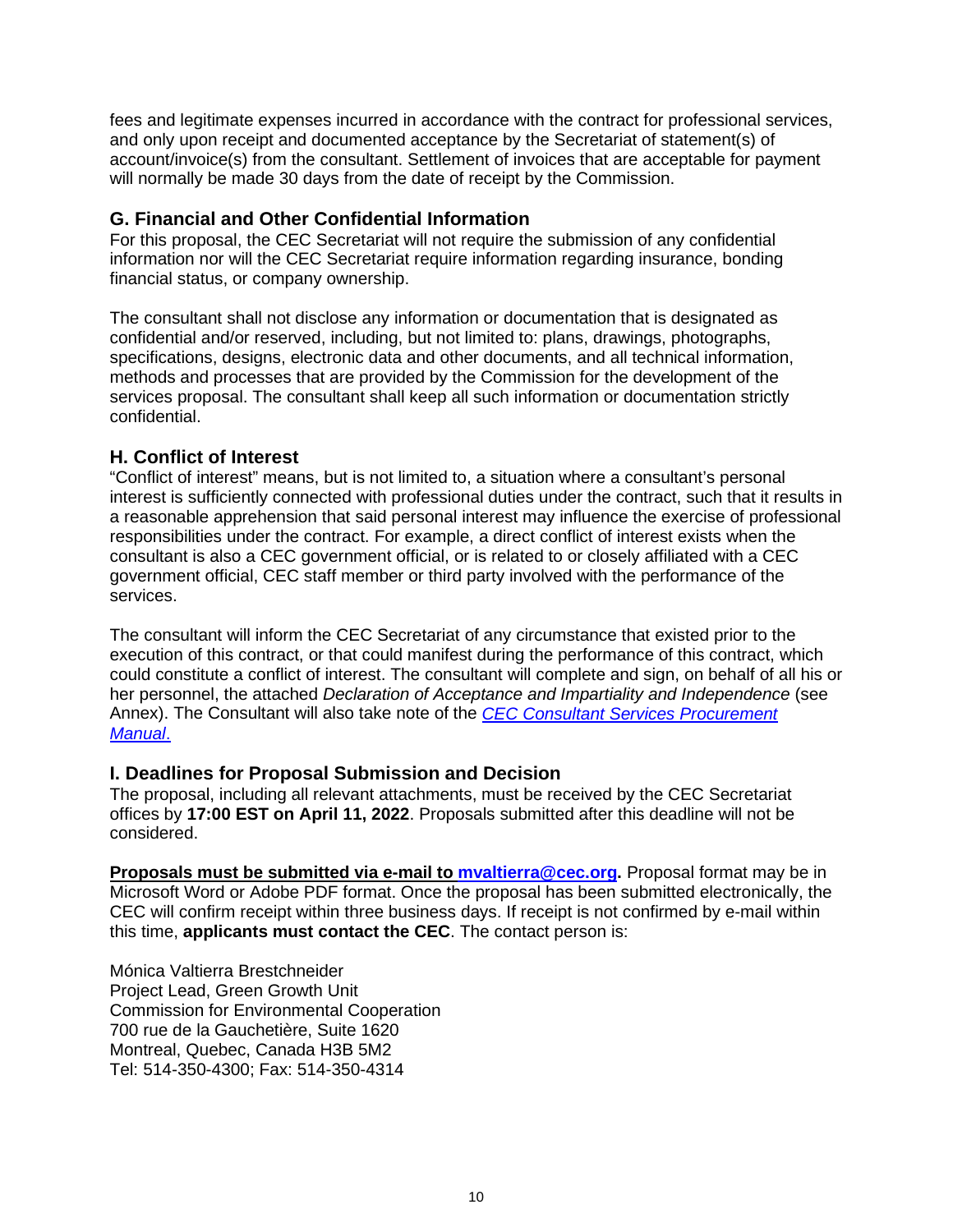The CEC Secretariat intends to select the consultant and notify the applicants within a reasonable period of time following the proposal submission deadline.